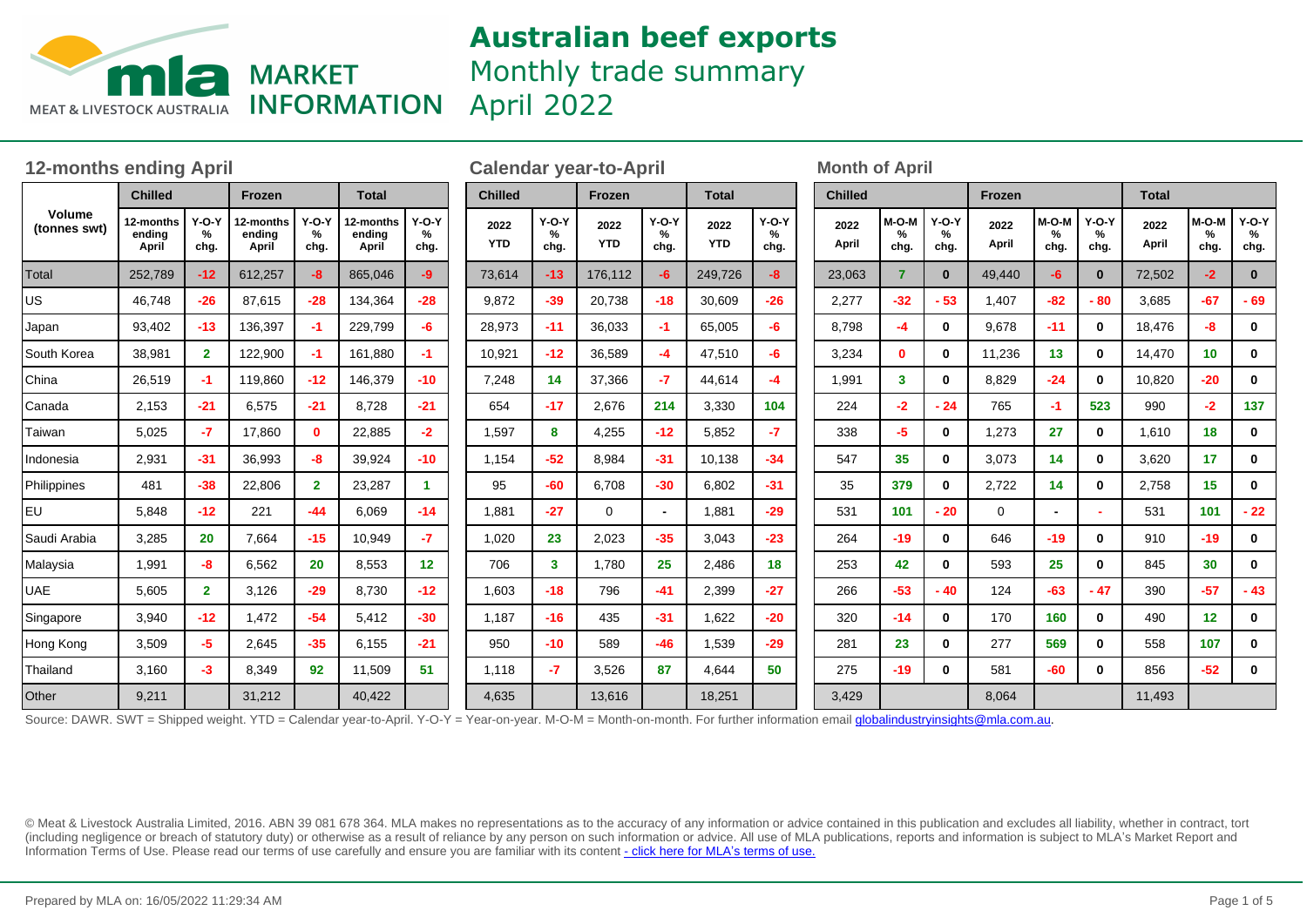

Monthly trade summary April 2022



 $0.8$ **AUD/USD**  $0.7$  $0.6$ Apr 2020 Apr 2019 Sep 2019 Sep 2020 Apr 2021 Oct 2021 **Jul 2019** Dec 2019 **Jun 2020** Dec 2020 **Jul 2021** Jan 2022

**AUD/USD**

Source: DAWR, Prepared by MLA







Source: DAWR, Prepared by MLA

Source: xe.com, Prepared by MLA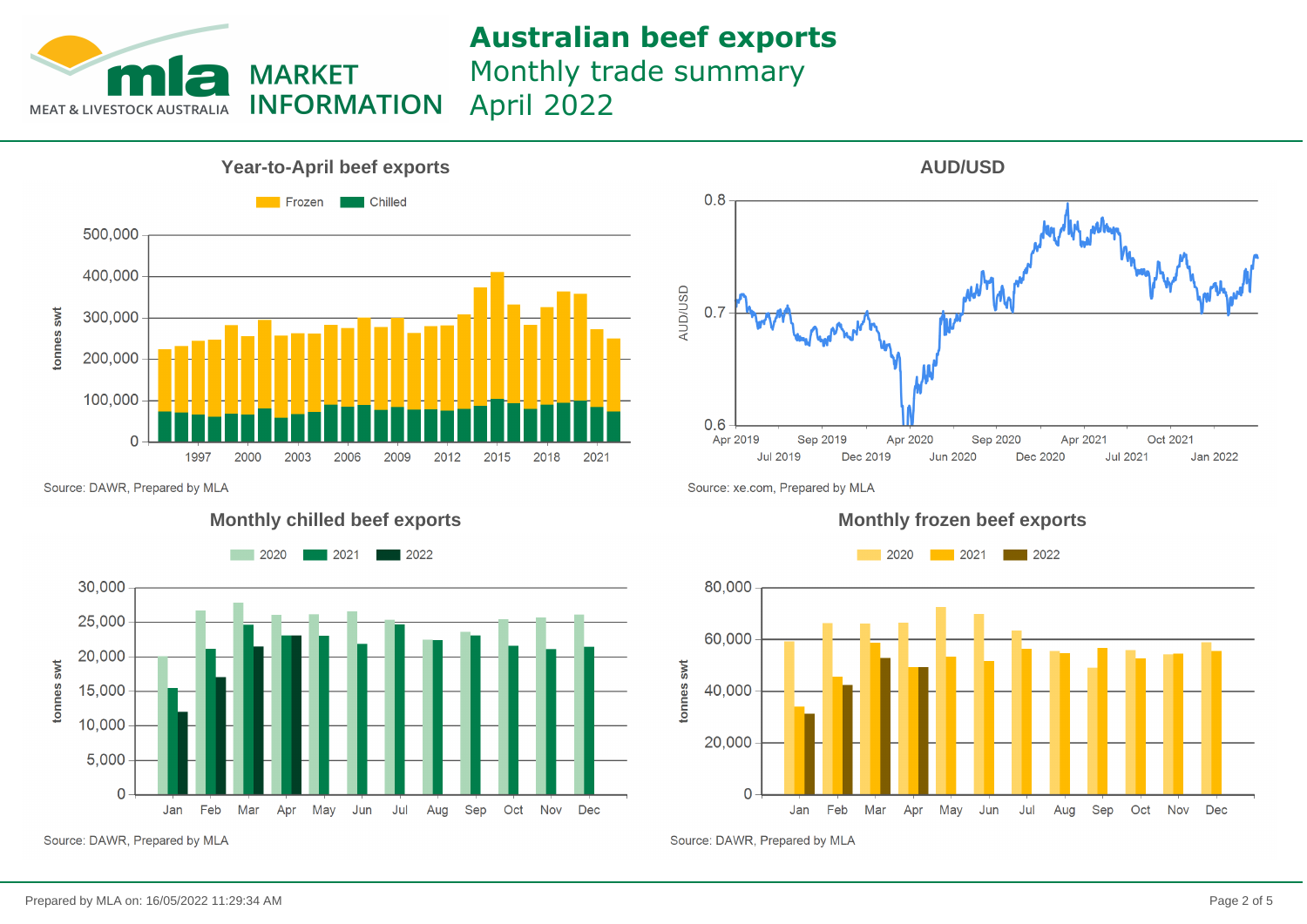

Monthly trade summary

April 2022**INFORMATION** 



Source: DAWR, Prepared by MLA







Source: DAWR, Prepared by MLA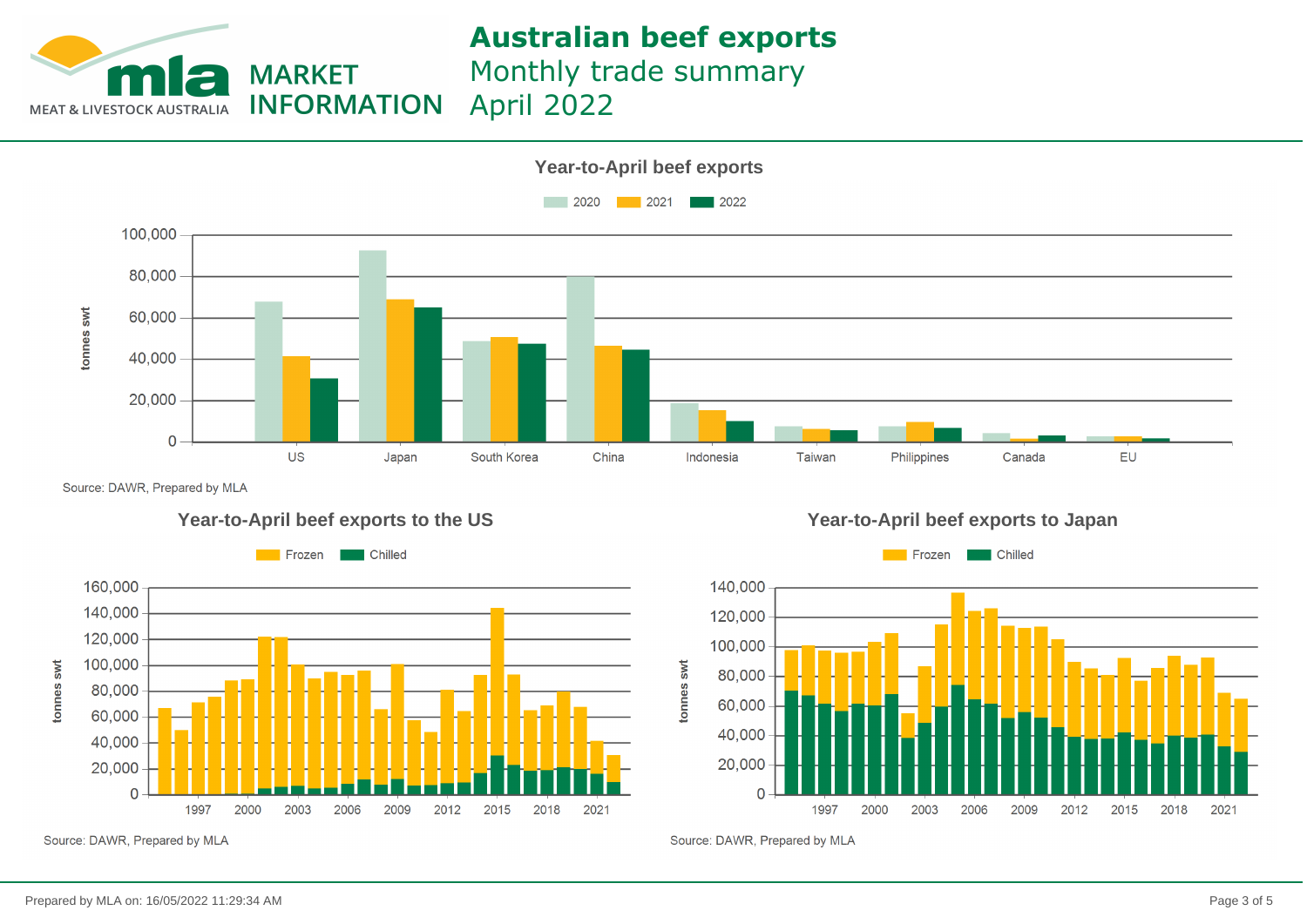

Monthly trade summary

April 2022**INFORMATION** 





Source: DAWR, Prepared by MLA

### **Year-to-April beef exports to Indonesia**



Source: DAWR, Prepared by MLA

Source: DAWR, Prepared by MLA

### **NEED MORE INFORMATION?**



Click here for further prices and market information: http://www.mla.com.au/prices-markets



To download all historical data, click here to access MLA's statistics database: http://statistics.mla.com.au



Email marketinfo@mla.com.au to subscribe to this or any other of MLA's market information reports